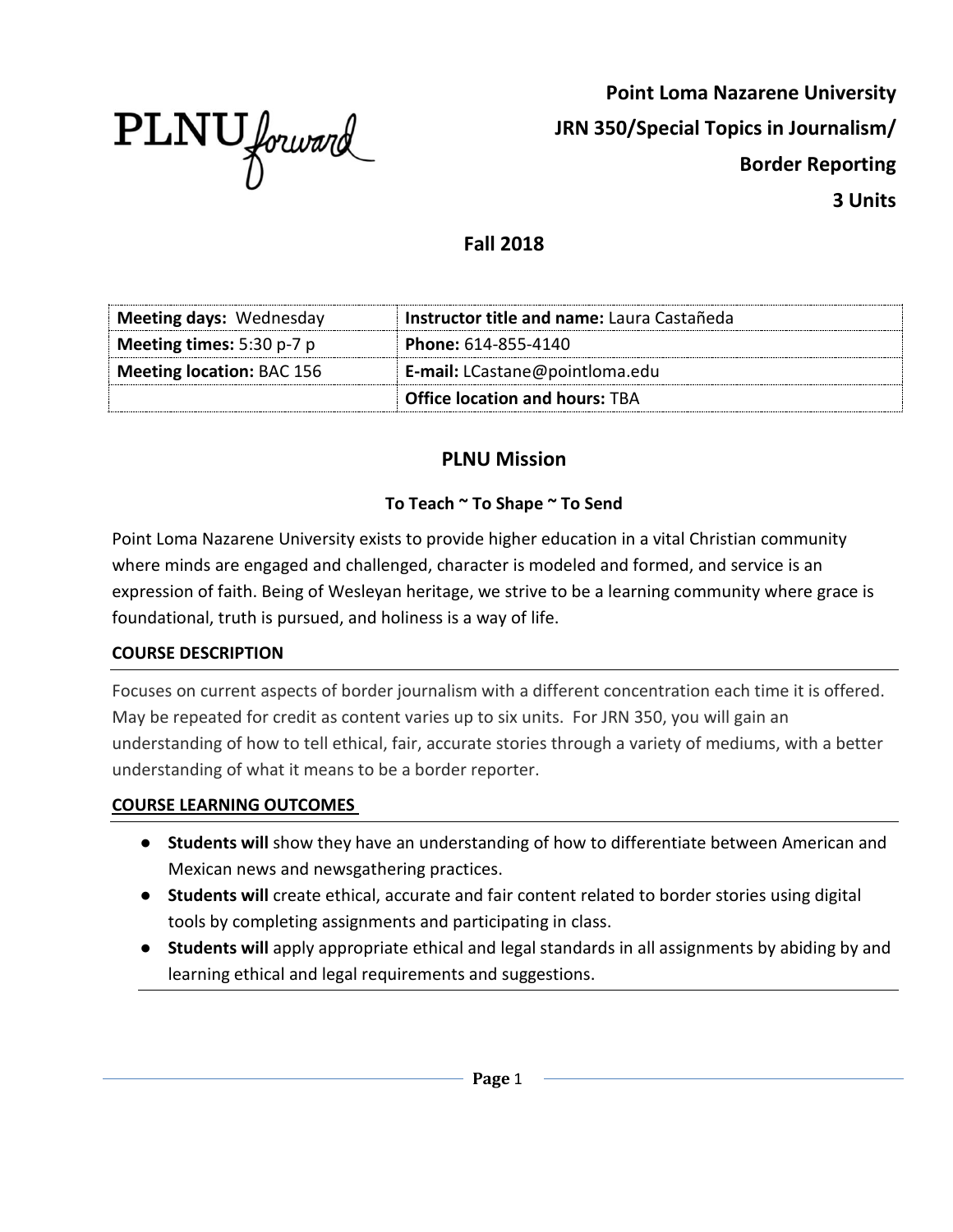- **Students will** research, present and learn how to gain access to sources in Mexico and the U.S. to find compelling and original content.
- **Students will** apply appropriate cultural techniques and methods while covering news stories in Mexico and along the U.S. Mexico border.
- **Students will** apply social media strategies to covering stories along the U.S. Mexico Border.

## **COURSE SCHEDULE AND ASSIGNMENTS**

| <b>DATE</b><br><b>PRESENTED</b> | <b>CLASS CONTENT</b>                                         |           |
|---------------------------------|--------------------------------------------------------------|-----------|
| 8/29/2017                       | Introduction to Course/ Getting to know you / Prep Story     |           |
|                                 | Pitches                                                      |           |
| 9/5/2017                        | Choosing Assignment Topics / Pitch Stories / SDLF            | 10 points |
| 9/12/2017                       | Creating Sources / Language Barriers / Culture Differences   |           |
| 9/19/2017                       | Applying for Permits/ Analyzing Stories/ Mexican Media & Law |           |
| 9/26/2017                       | Use of Subtitles / Analyzing Stories                         |           |
| 10/3/2017                       | Interviewing Skills & Best Practices                         |           |
| 10/10/2017                      | Field Trip TBA                                               |           |
| 10/17/2017                      | Story Draft #1 due / Analyze in Class                        | 20 points |
| 10/24/2017                      | Media Interview Due / Midterm                                | 20 points |
| 10/31/2017                      | Documentary & Film (Border Related)                          |           |
| 11/7/2017                       | Guest Speaker(s)                                             |           |
| 11/14/2017                      | Field Trip - TBA                                             |           |
| 11/21/2017                      | Finding a job as a Border Reporter                           |           |
| 11/28/2017                      | <b>Guest Speakers</b>                                        |           |
| 12/5/2017                       | Final Multimedia Border Story Due                            |           |
| 12/12/2017                      | Critique of Final Border Blog                                | 30 points |

### **REQUIRED TEXTS AND RECOMMENDED STUDY RESOURCES**

You will be provided links to articles, television news stories, youtube clips, and other news organizations publications by the instructor. No textbooks are required, but writing will be based off the AP Stylebook.

**ASSESSMENT AND GRADING**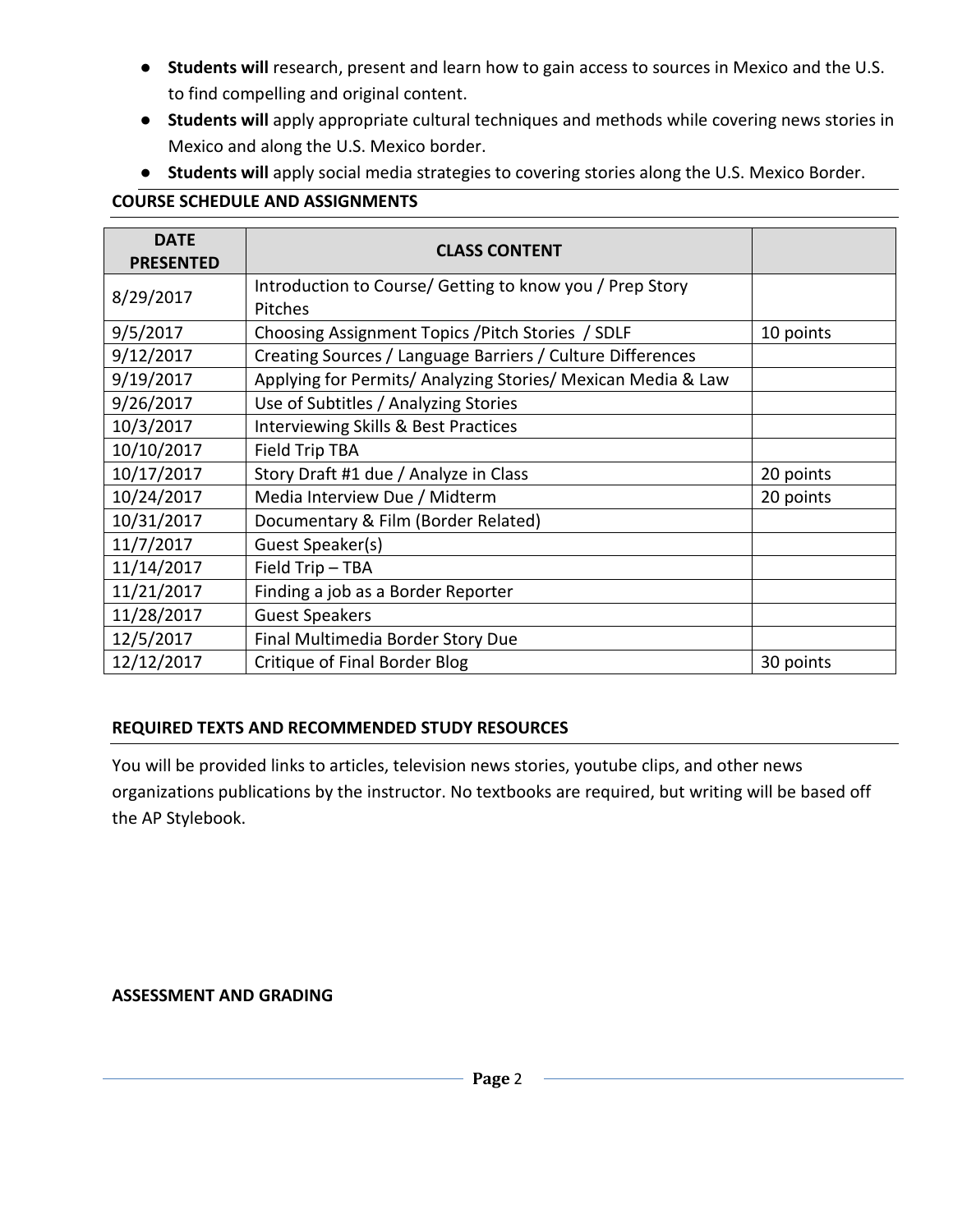| Assignment distribution by percentage:                    | Grade scale:                    |
|-----------------------------------------------------------|---------------------------------|
| Media Interview 20%<br>• Attendance and Participation 20% | $A = 90 - 100$<br>$B = 80 - 89$ |
| • Oral / Written Pitch 10%                                | $C = 70-79$                     |
| Midterm Story Draft<br>20%<br>$\bullet$                   | $D=60-69$                       |
| Final Project 30 %                                        | F=Below 60                      |

#### **FINAL EXAMINATION POLICY**

There will not be a written final exam. You will have one final project, assigned throughout the semester to complete and present to the class at the end of the semester. Successful completion of this class requires presenting **on its scheduled day, December 5, 2018**.

## **PLNU COPYRIGHT POLICY**

Point Loma Nazarene University, as a non-profit educational institution, is entitled by law to use materials protected by the US Copyright Act for classroom education. Any use of those materials outside class may violate the law.

### **PLNU ACADEMIC HONESTY POLICY**

Students should demonstrate academic honesty by doing original work and by giving appropriate credit to the ideas of others. Academic dishonesty is the act of presenting information, ideas, and/or concepts as one's own when in reality they are the results of another person's creativity and effort. A faculty member who believes a situation involving academic dishonesty has been detected may assign a failing grade for that assignment or examination, or, depending on the seriousness of the offense, for the course. Faculty should follow and students may appeal using the procedure in the university Catalog. See [Academic Policies](http://catalog.pointloma.edu/content.php?catoid=18&navoid=1278) for definitions of kinds of academic dishonesty and for further information.

### **PLNU ACADEMIC ACCOMMODATIONS POLICY**

If you have a diagnosed disability, please contact PLNU's Disability Resource Center (DRC) within the first two weeks of class to demonstrate need and to register for accommodation by phone at 619-849- 2486 or e-mail [DRC@pointloma.edu.](mailto:DRC@pointloma.edu) See [Disability Resource Center](http://www.pointloma.edu/experience/offices/administrative-offices/academic-advising-office/disability-resource-center) for more information.